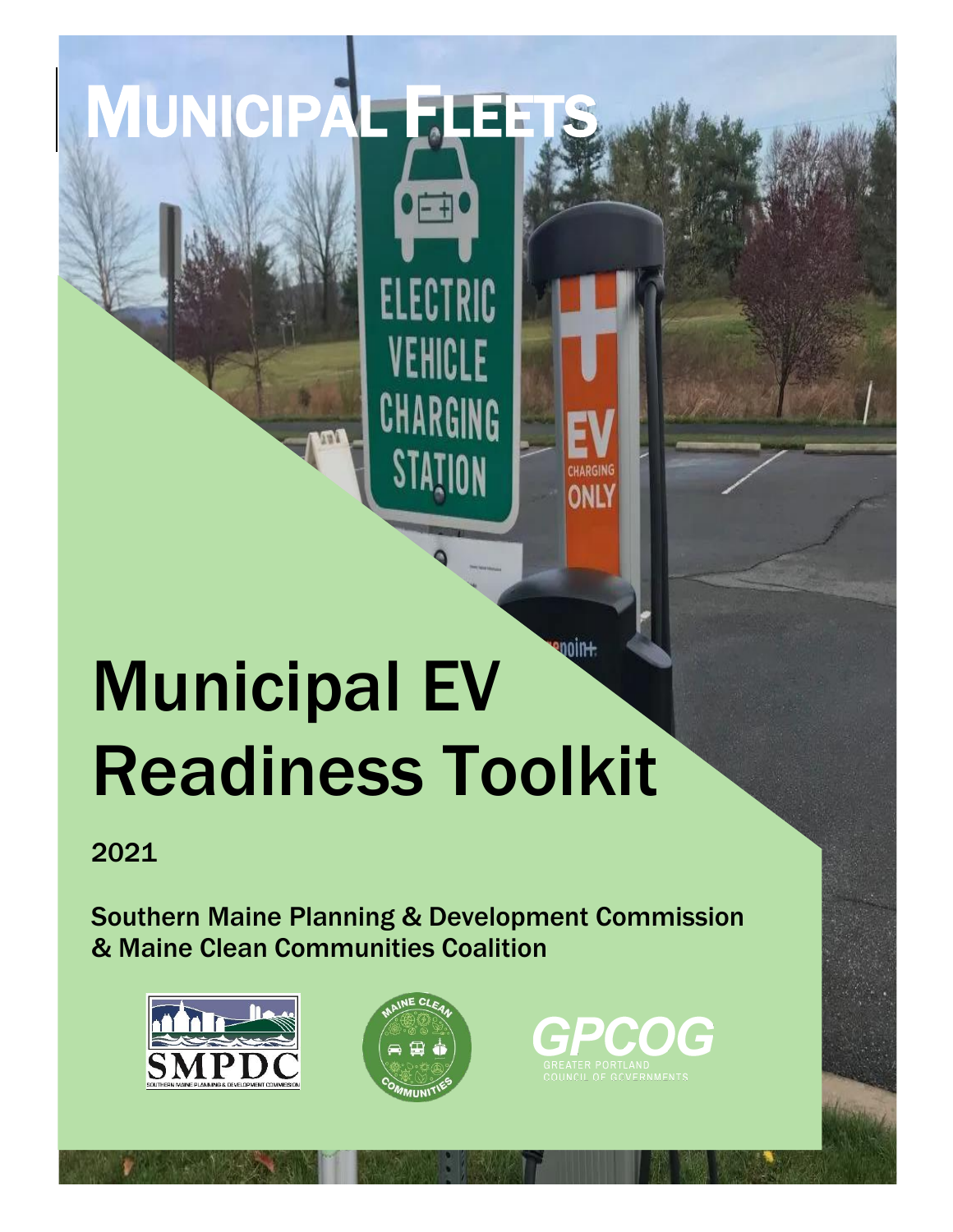# Table of Contents

|                         |                                                                | 1  |  |
|-------------------------|----------------------------------------------------------------|----|--|
| <b>MUNICIPAL FLEETS</b> |                                                                | 1  |  |
| Municipal EV            |                                                                | 1  |  |
| Readiness Toolkit       |                                                                | 1  |  |
|                         |                                                                |    |  |
|                         |                                                                |    |  |
|                         |                                                                |    |  |
| 1.                      | Complete a Baseline Fleet Evaluation                           | 5  |  |
| 2.                      | Update Fleet Purchasing Policy to Prioritize Electric Vehicles | 6  |  |
| 3.                      | Sustainable Fleet Management                                   | 6  |  |
| $\overline{4}$ .        | Learn What Electric Vehicles Are Available In Maine            | 7  |  |
| 5.                      | Building a Team for an Electric Fleet Conversion               | 9  |  |
| 10                      |                                                                |    |  |
| 1.                      | <b>Municipal Electric Vehicle Charging Stations</b>            | 10 |  |
|                         |                                                                | 12 |  |
| 1.                      | Cooperative & Bulk Purchasing Strategies                       | 12 |  |
| 2.                      | <b>State Funding Incentives</b>                                | 12 |  |
| 3.                      | <b>Federal Funding Incentives</b>                              | 13 |  |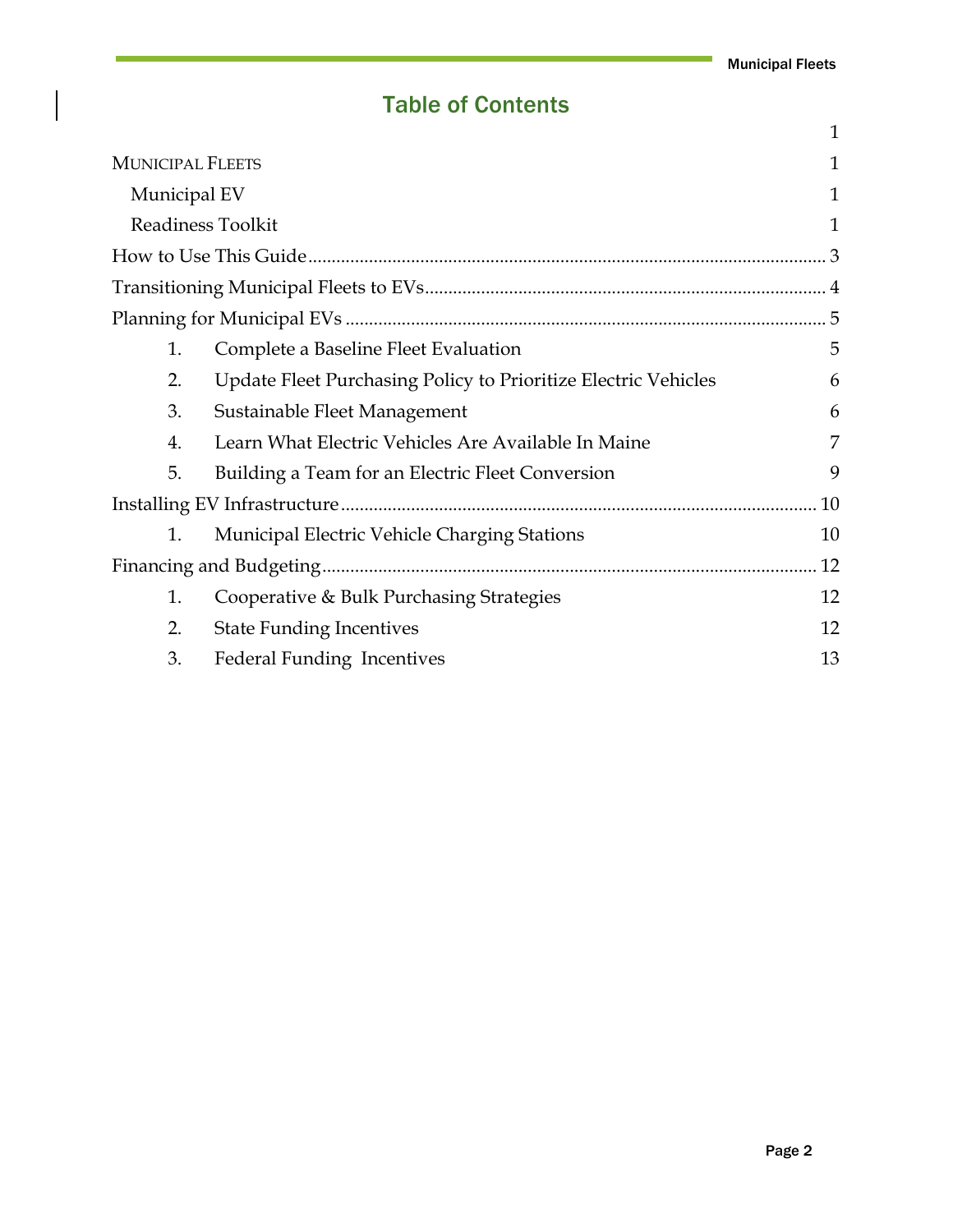

<span id="page-2-0"></span>Maine municipalities can lead the way on vehicle electrification by replacing their fleet vehicles with Electric Vehicles (EVs). Municipal fleet electrification is a significant step in reducing municipal greenhouse gas emissions and air pollution. Municipalities that adopt EVs into their fleet will also save money, support sustainability goals, improve public health, and promote local energy sources. By demonstrating EV technology, municipal EVs encourage community members to consider purchasing their own EVs. This guide outlines three steps a municipality can take to electrify their fleet. Each step is detailed with suggestions and sources such as websites, articles, and tools.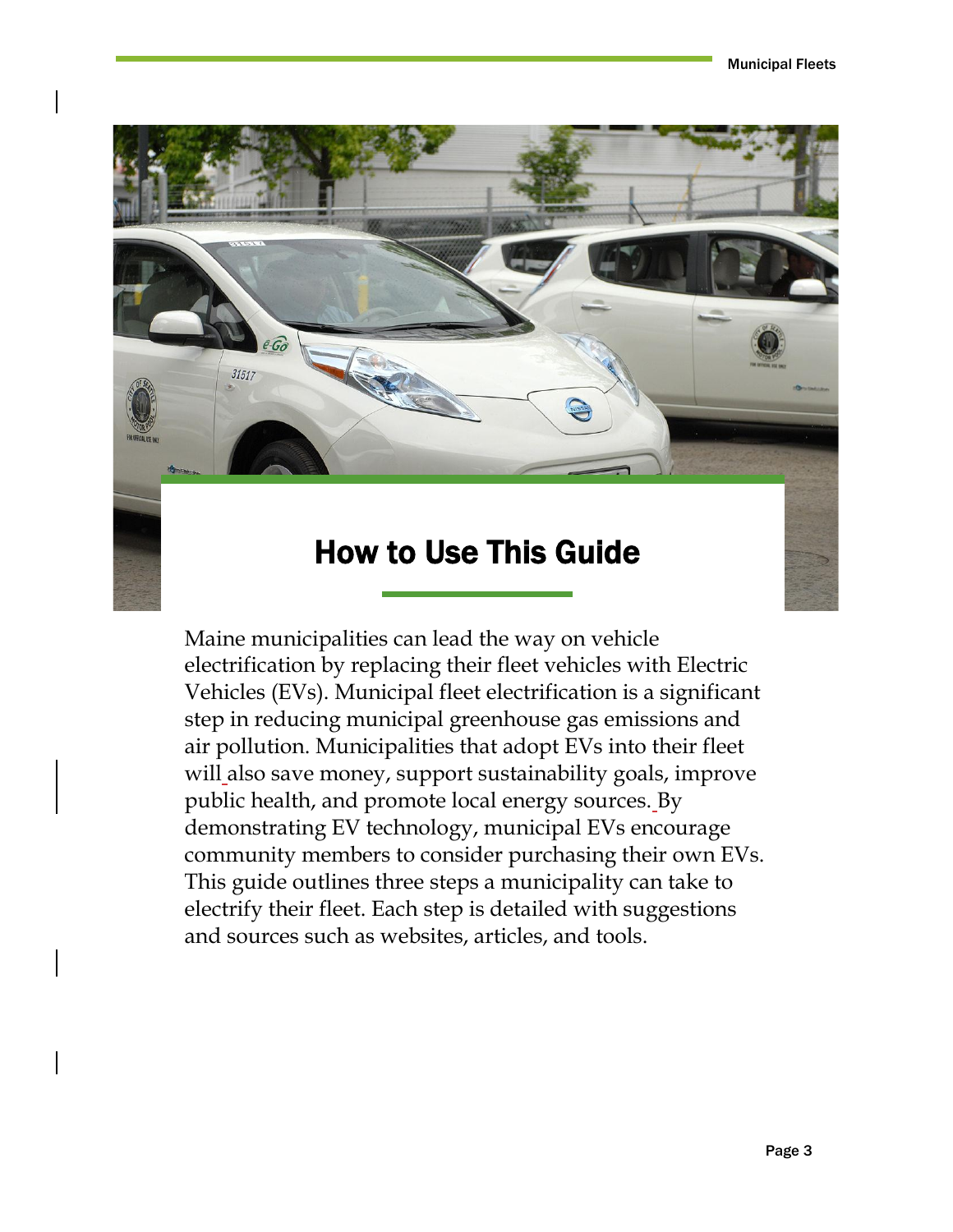# Transitioning Municipal Fleets to EVs

<span id="page-3-0"></span>Transportation is responsible for 54% of Maine's greenhouse gas emissions. Maine released the state's first climate action plan, [Maine Won't Wait](https://www.maine.gov/future/sites/maine.gov.future/files/inline-files/MaineWontWait_December2020.pdf), outlining key strategies and targets to reduce greenhouse gas emissions. One emission-reduction goal is putting 41,000 light-duty EVs on the road in Maine by 2025 and 219,000 by 2030. Maine municipalities will play a key role in leading the state's transition to electric vehicles and reducing our environmental footprint.

The strategy to a successful transition of your municipal fleet can be broken down into three high-level actions:

- 1. Create an effective planning strategy and update local policies to support fleet electrification
- 2. Pinpoint the proper state, federal and manufacturing funding incentives and keep a well-tracked budget





Source: Bangor Daily News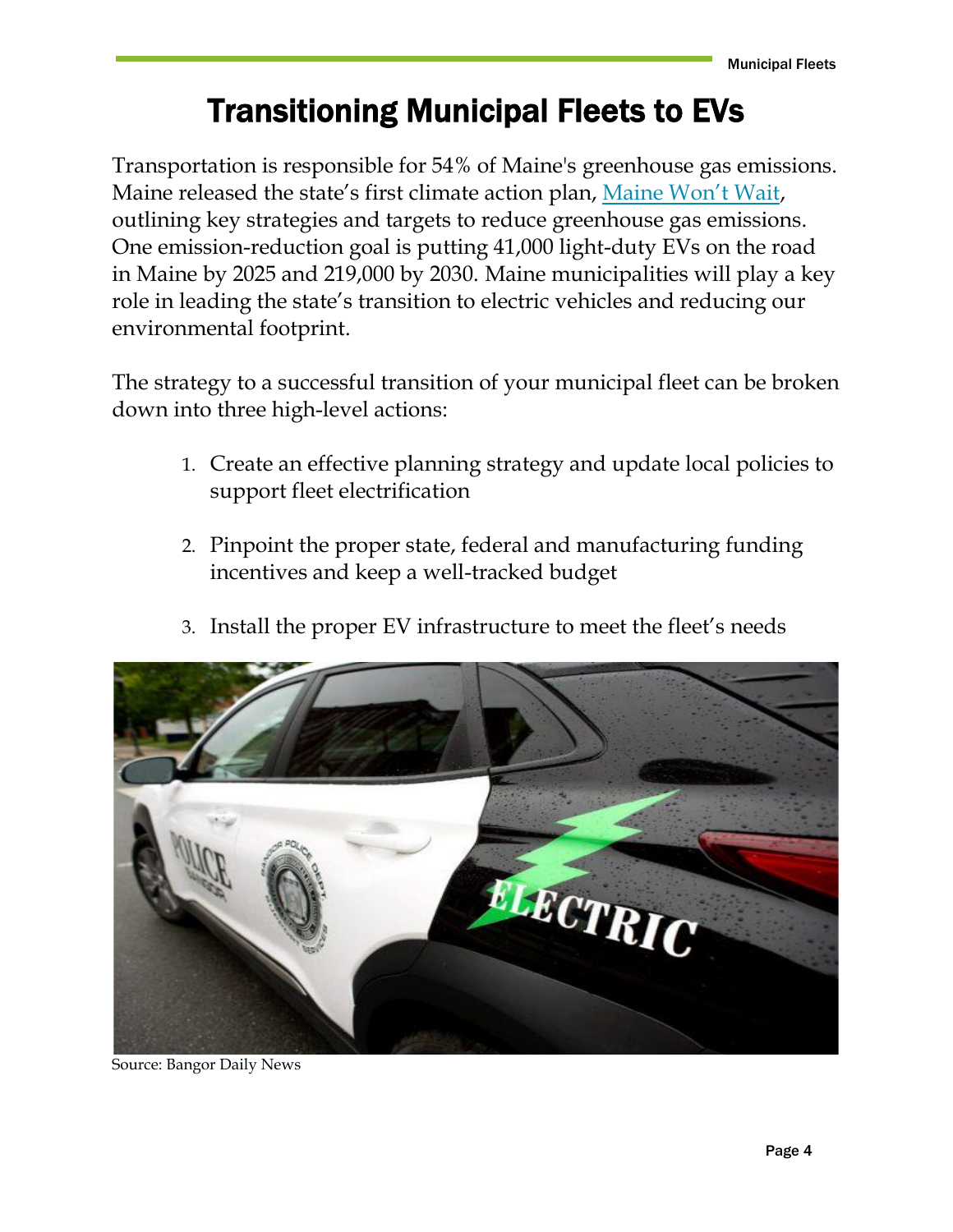# Planning for Municipal EVs

<span id="page-4-0"></span>To support the transition of electrifying our municipal fleets, Maine is utilizing a handson approach to develop new policies that prioritize the procurement of EVs and support the development of the state's EV infrastructure. Effective planning tactics, such as incorporating EV procurement into our state transportation roadmap, climate action plans and developing forward-thinking policies will ease the transition of adopting electric vehicles.

Prioritization of Maine's statewide EV growth:

- [Efficiency Maine Trust Act:](https://legislature.maine.gov/statutes/35-A/title35-Asec10126.html) Efficiency Maine Trust is tasked with establishing and administering programs that provide rebates for the purchase or leasing of electric vehicles.
- [State of Maine](https://www.maine.gov/future/initiatives/climate/cleantransportation): Maine Governor calls for a "[Clean Transportation Roadmap](https://www.maine.gov/future/sites/maine.gov.future/files/inline-files/Maine%20Clean%20Transportation%20Roadmap.pdf)" to help achieve the state's climate action goals and increase the number of EVs on the road by 2030. Since 2019 the number of battery electric and plug-in hybrid electric vehicles increased by 90% to 5,577 vehicles and the number of public charging stations increased by 62% to 265 stations.

Municipal fleets are a logical choice to transition to EVs due to the predictable duty cycles and a shorter distance traveled of around 200 miles per charge in a single day. With the proper infrastructure installed, these EVs should recharge overnight and will be ready again by morning. The combination of manufacturing and state-funded rebates can make the leasing or purchasing of new EVs much more affordable.

Planning best practices for fleet electrification include:

# <span id="page-4-1"></span>**1. Complete a Baseline Fleet Evaluation**

Municipalities should start with a high-level baseline fleet evaluation. Identify opportunities to procure AFVs with a lower total cost of ownership than existing vehicles to identify an initial pool of candidate vehicles for further evaluation. The following tools will help understand opportunities available and the cost of transition to EVs.

Conducting a baseline fleet evaluation is an essential step for:

- Optimizing your fleet management
- Reducing the dependency on petrol and smoothly transitioning a fleet to electric.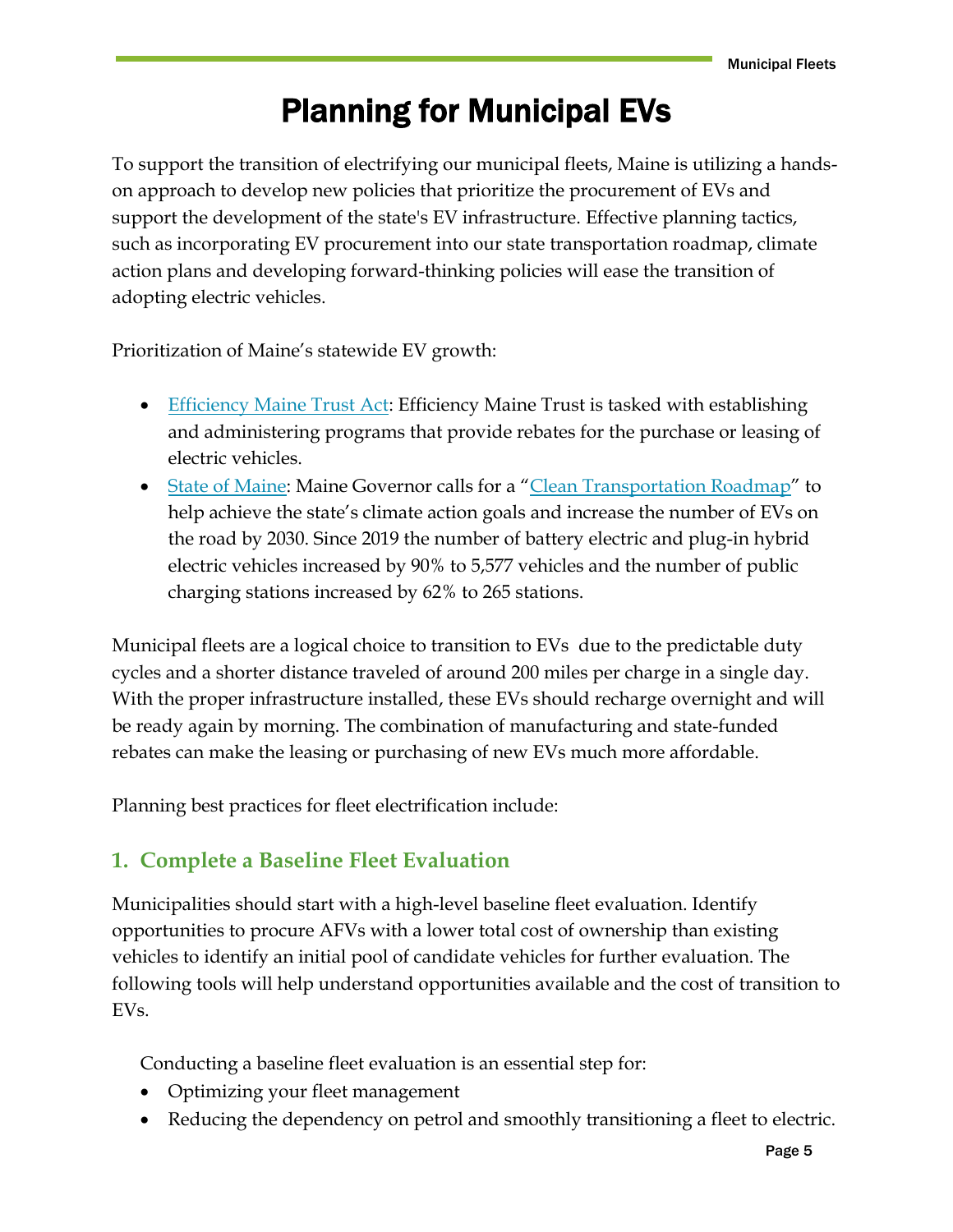Start with a high-level baseline evaluation of opportunities to procure AFVs with a lower total cost of ownership than existing vehicles to identify an initial pool of candidate vehicles for further evaluation. The following tools will help understand opportunities available and the cost of transition to EVs.

# <span id="page-5-0"></span>**2. Update Fleet Purchasing Policy to Prioritize Electric Vehicles**

Fleet managers are responsible for defining the fleet's policies and procedures. To remain effective, fleet policies must be routinely updated and shared with municipal leaders. Implementing a new EV policy may sometimes be a challenge due to the fear of charging accessibility and running out of electricity.

- [Massachusetts:](https://www.mass.gov/doc/green-communities/download) The Green Communities Act requires the state to purchase hybrid and alternative fuel vehicles in such numbers that 50% of the fleet is hybrid or AFV by 2018.
- [New Jersey:](https://www.njleg.state.nj.us/2020/Bills/S2500/2252_I1.PDF) In January 2020, Governor Phil Murphy signed legislation that requires the following for the state fleet: At least 25% of State-owned nonemergency light duty vehicles shall be plug-in electric by December 31, 2025; thereafter, 100% of these vehicles shall be plug-in electric by the end of 2035.

# <span id="page-5-1"></span>**3. Sustainable Fleet Management**

The [Federal Energy Management Program](https://www.energy.gov/eere/femp/femp-best-practices-sustainable-fleet-core-principles) (FEMP) suggest combining these core principles of sustainable fleet management:

### **1. Right-sizing fleets and vehicles to missions**

Right-sizing a fleet is used to identify older and inefficient vehicles and replace them with more efficient alternative fuel options, in this case, electric vehicles. Right-sizing the fleet will determine optimum fleet inventory, eliminate any unnecessary vehicles, increase overall fuel efficiency and reduce the fleet's vehicle miles traveled (VMT).

The **Alternative Fuels Data Center** has a guide on best practices for right-sizing a fleet.

### **2. Increasing fleet fuel efficiency**

Fleets can drastically increase fuel efficiency by swapping their vehicles to battery electric vehicles (BEVs) and plug-in hybrid electric vehicles (PHEVs), reducing their dependency on petroleum-based fuels.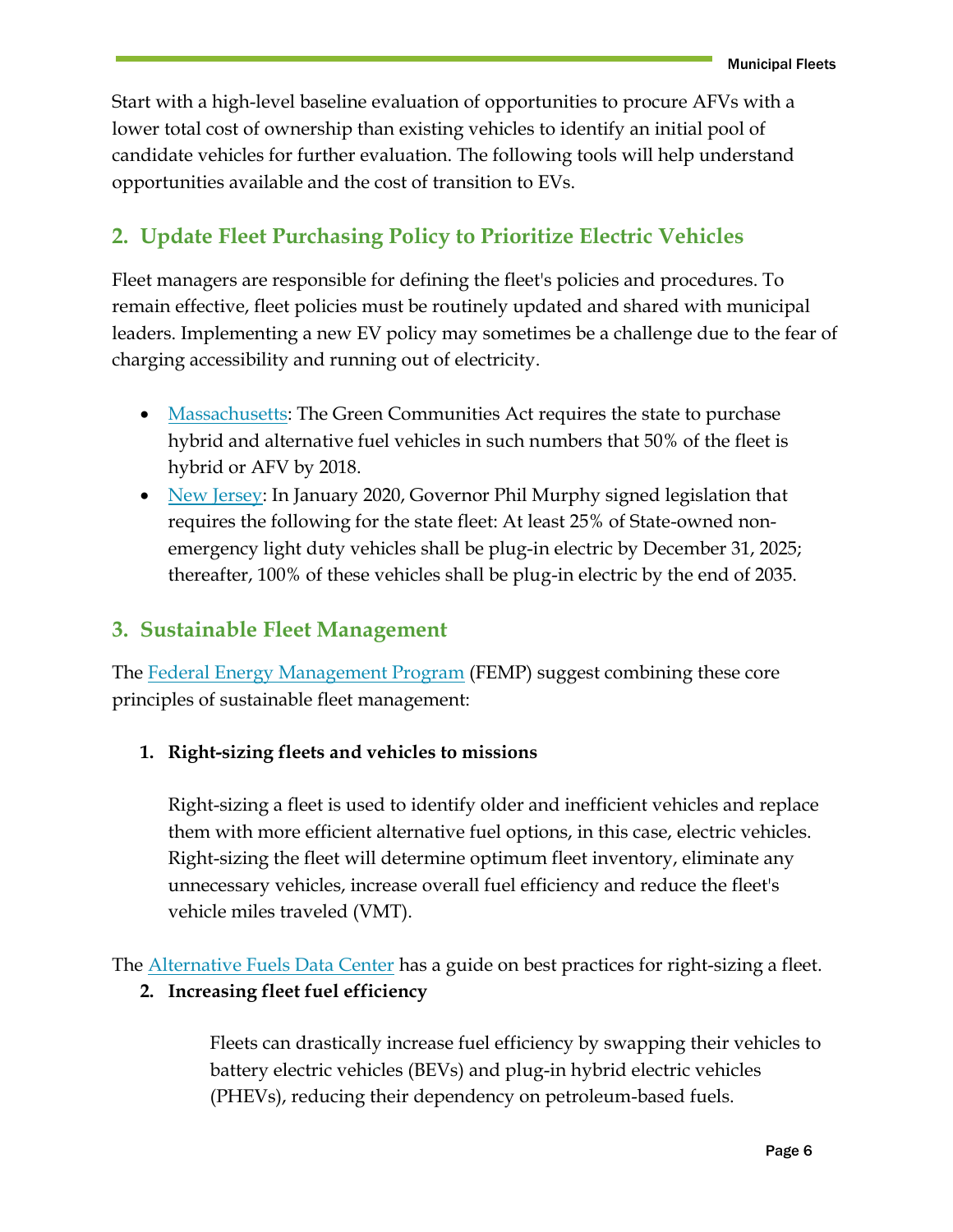### **3. Optimizing cost-effective alternative fuel use**

Battery electric vehicles (BEVs) and plug-in hybrid electric vehicles (PHEVs) are suitable for many of Maines municipal fleets and should be prioritized as we build out the states electric vehicle charging network.

#### **Using utility cost comparison tools:**

### [Fleet Procurement Analysis Tool](https://www.atlasevhub.com/resource/fleet-procurement-analysis-tool/)

The Microsoft Excel-based tool can evaluate a variety of procurement ownership structures, vehicle types, and procurement scenarios. The tool compares procurements side-by-side on a cost-per-mile basis and provides an analysis of cash flows and location-specific lifecycle emissions. Maine Clean Communities can guide you through the tool to maximize effectiveness.

### [Alternative Fuel Life-Cycle Environmental and Economic Transportation \(AFLEET\) tool](https://greet.es.anl.gov/afleet_tool)

The AFLEET tool uses data from Argonne's Greenhouse gases, Regulated Emissions, and Energy use in Transportation (GREET) fuel-cycle model to estimate petroleum use, greenhouse gas emissions, air pollution emissions, and cost of ownership of light-duty and heavy-duty vehicles.

### [Future Automotive Systems Technology Simulator \(FASTSim\)](https://www.nrel.gov/transportation/fastsim.html)

FASTSim simulates fuel and energy consumption for a range (e.g. conventional, electric, hybrid, fuel cell) of vehicle types that can be used to evaluate vehicle performance under a range of driving conditions. In less than 5 minutes, users can perform efficiency and cost comparisons of vehicle powertrains.

# <span id="page-6-0"></span>**4. Learn What Electric Vehicles Are Available In Maine**

While considering your fleet transition, it's important to know what EVs are currently on the market and which ones are available in stock and for funding opportunities.

Maine Clean Communities has multiple [fact sheets](https://www.mainecleancommunities.org/fact-sheets) listed on our website that go into detail over the different types of EVs, including, Light-Duty Vehicles, Medium, and Heavy-Duty Electric Vehicles, as well as charging infrastructure resources.

Efficiency Maine has a [comprehensive list](https://www.efficiencymaine.com/docs/EV_Accelerator_Participating_Dealers-3.pdf) of all Maine car dealerships that participate in their EV rebate program.

• Light-Duty Vehicles: maximum Gross Vehicle Weight Rating < 8,500 lbs.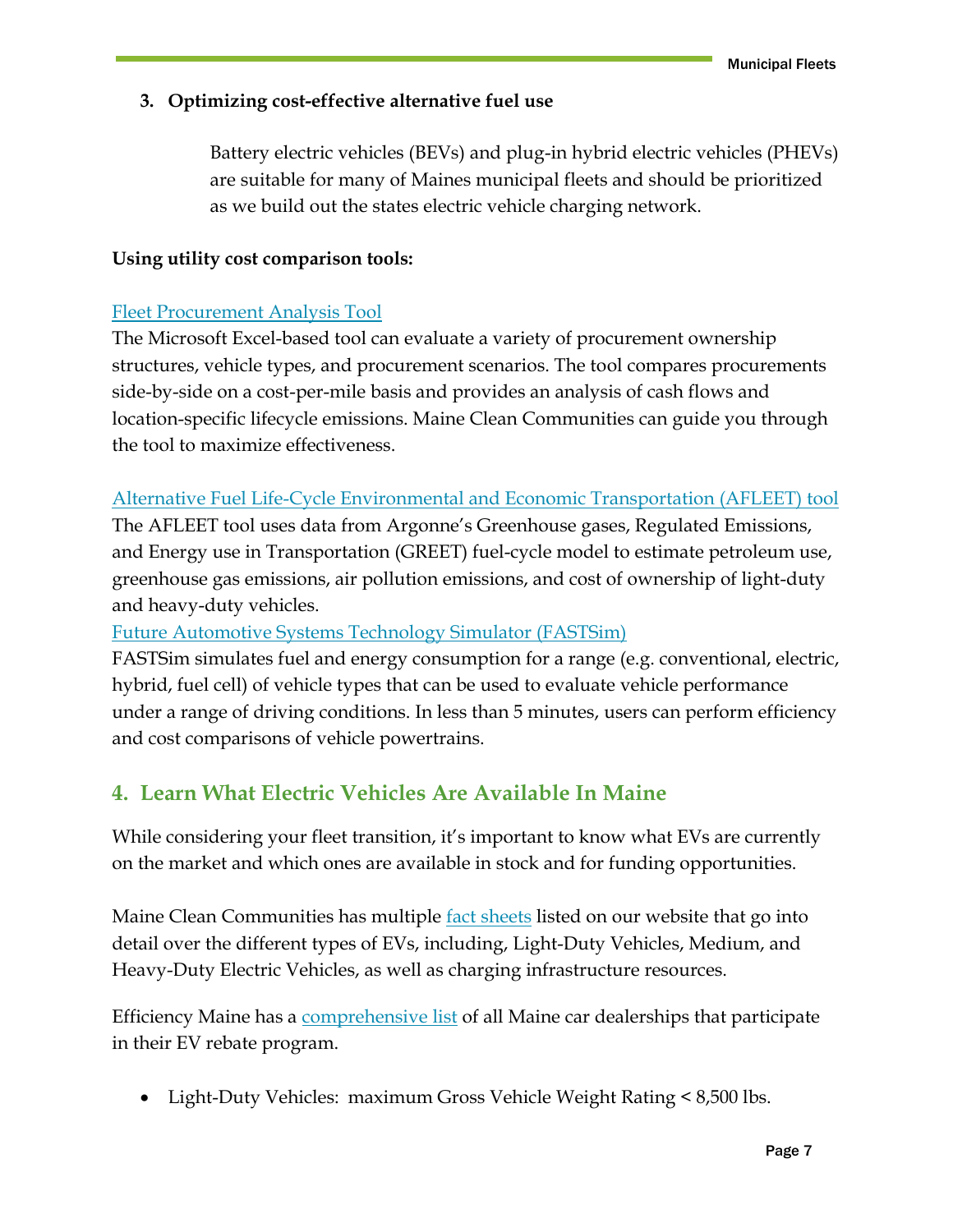The most common Light-Duty EVs you'll see in municipal fleets are the [Chevrolet Bolt](https://www.chevrolet.com/electric/bolt-ev) and [Nissan LEAF.](https://www.nissanusa.com/vehicles/electric-cars/leaf.html) The [Toyota Prius](https://www.toyota.com/priusprime/) is also popular, although it's a Plug-in Hybrid Electric Vehicle (PHEV).

Common uses for PHEV could be for Code Enforcement, Fire Chief, Police Chief and other municipal leaders.

• Medium- and Heavy-Duty Vehicles:

There are several different options for Medium- and Heavy-Duty EVs on the market. They include transit busses, school busses, shuttle busses, cargo vans, medium-sized trucks and more. [Global Commercial Vehicle](https://globaldrivetozero.org/tools/zero-emission-technology-inventory/) Drive To Zero keeps an updated list of Medium- and Heavy-Duty technologies.

[Mount Desert Island](https://www.newscentermaine.com/article/news/education/schools-that-shine/maine-rolls-out-states-first-electric-school-bus/97-eb0cbf2e-3993-4119-8a1d-9c9d88fd556e) High School just purchased their first EV school bus for around \$350,000 in 2021 and approx. 80% of it was funded through the Volkswagen Emissions Fraud Settlement.



*Lion Electric Type C School Bus*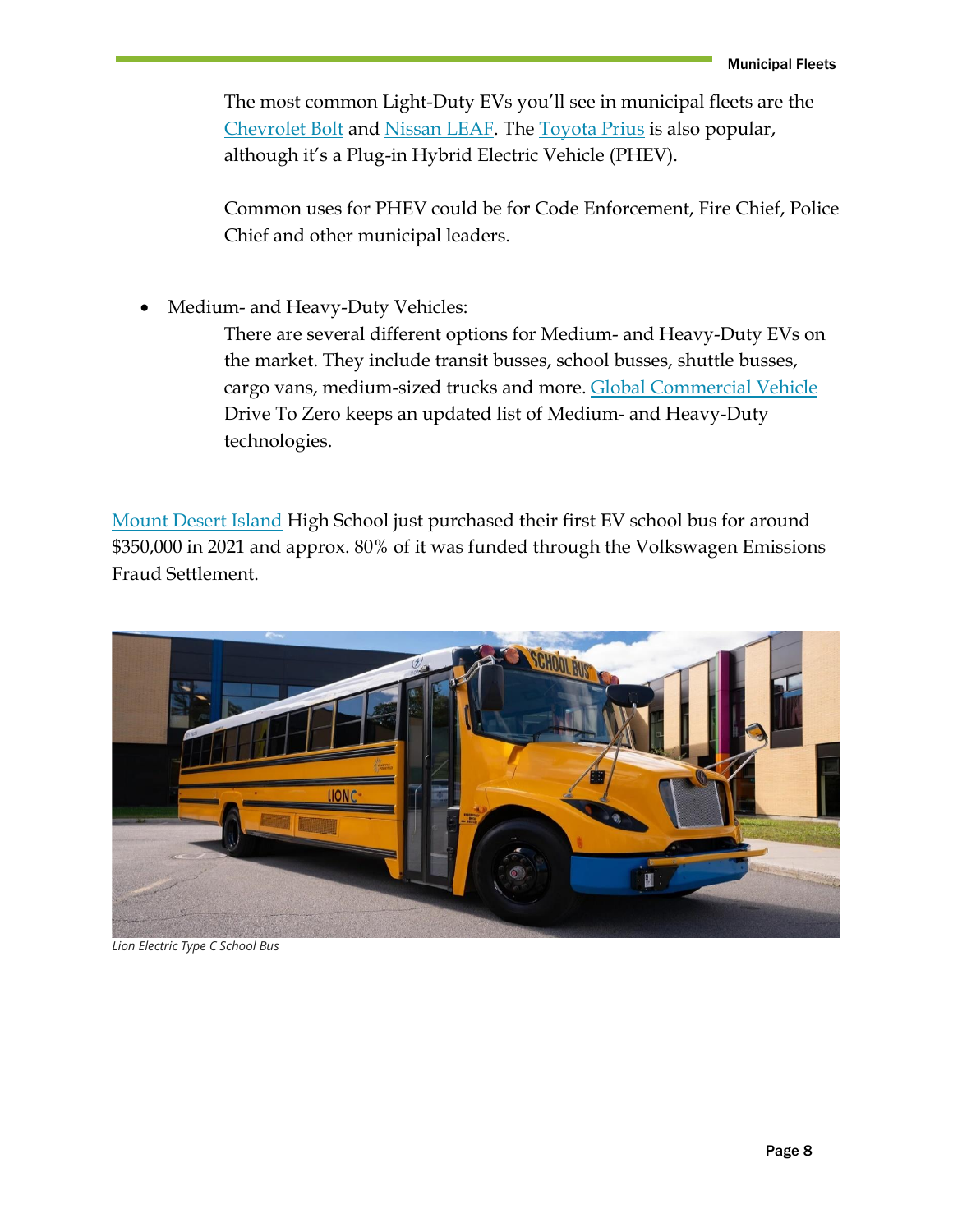# <span id="page-8-0"></span>**5. Building a Team for an Electric Fleet Conversion**

Transitioning a municipal fleet to EVs will require support from several key leaders within the municipality. Consider building a team of leaders from several departments to spearhead the transition. This team can spearhead fleet analysis, EV procurements, develop fleet priorities and advocate for electrification. Key members may include, but are not limited to:

- 1. **Municipal Fleet Manager:** Getting the fleet manager on board with city fleet electrification will be a significant step. The fleet manager determines vehicle options to offer department heads for new purchases. They have the power to shift the offered vehicle options to electric only. Connect with the fleet manager on current vehicle inventory and if there is a plan to retire and replace vehicles with EVs in the upcoming years. Fleet managers may also determine to "rightsize" their fleet (fleet manager determines vehicles aren't being effectively utilized – may result in shifting vehicle allocation or needs) which could be used as a potential funding source for new EVs.
- **2. Municipal Finance Director:** The city finance director will usually be the member who would guide the municipal fleet electrification assessment. The assessment consists of data on the total cost of vehicle ownership, identifying new fleet compositions and establishing a long-term program for replacing gaspowered vehicles with EVs. The finance director should explore public-private partnerships to reduce costs.
	- A private-public relationship might look like: Partnering with a utility company to have them install/own/operate the charging infrastructure.
- **3. Sustainability Director:** If your municipality has a sustainability director, this person can help make the case for fleet electrification based on environmental benefits to meet the city and state climate action plans. If your municipality does not have a sustainability director, the host organization of Maine Clean [Communities,](https://www.mainecleancommunities.org/who-we-are) [Greater Portland Council of Governments](https://www.gpcog.org/483/Sustainability) sustainability team may serve as this role.
- **4. Elected City Leaders:** Determine if the mayor, city council members, or other elected officials are willing to champion a stance on climate action and discuss city fleet electrification with them.

Alterative positions could be the director of public works, town or city manager and board members.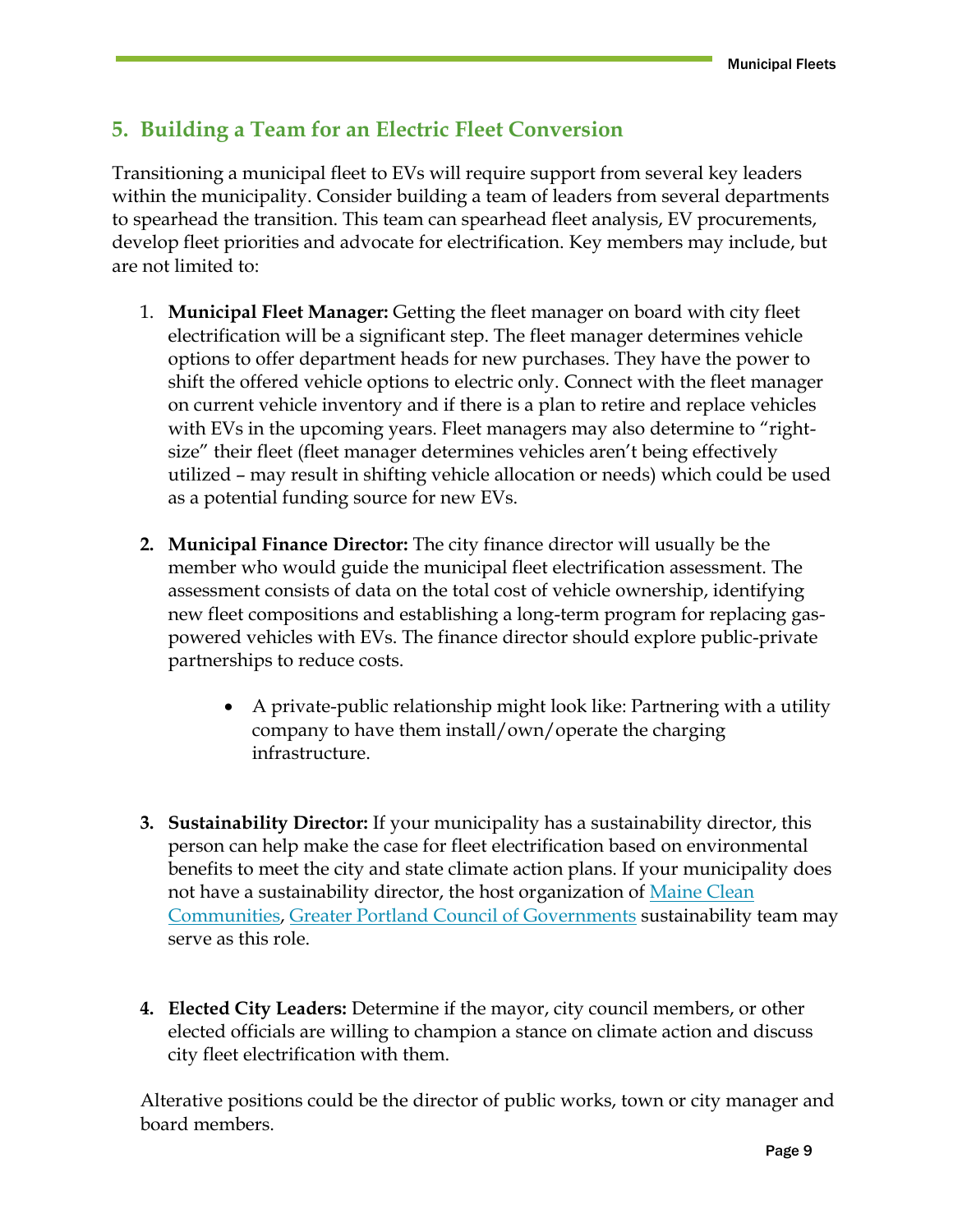# Installing EV Infrastructure

# <span id="page-9-1"></span><span id="page-9-0"></span>**1. Municipal Electric Vehicle Charging Stations**

To ensure a smooth and efficient transition to an EV fleet, municipalities must ensure the proper infrastructure is being installed to meet charging demands. Depending on the charging station your municipality purchases, an EVCS can have multiple charging ports and can handle multiple vehicles. Some important factors to consider: what level chargers are needed, where will the chargers be located and whether or not they will be "network" or "non-network" chargers.

### **Breakdown of what charging infrastructure is available and best uses**

**Level 1 Chargers:** Standard 120V outlet (standard home outlet). The charge time can vary between 8–15 hours. This would be an option for municipal EV's that don't have high daily milage requirements.

**Typical Costs:** \$300 - \$1,500 on equipment; 0 - \$3,000 on installation costs.

**Level 2 Chargers:** 240 volts of AC power from source to hardwired charging unit to the vehicle. The charge time can vary between 2-10+ hours depending on the vehicle. This is the perfect option for municipalities that park their fleet vehicles in the same location overnight.

**Typical Costs:** \$400 – \$6,500 on equipment; \$600 – \$12,700 for installation. Network charger will increase costs.

**DC Fast Chargers:** High-powered DC fast-charging station delivers DC power directly to the car bypassing the on-board charger. Charge time will be approx. one hour and if the charging station is both open to the public and a networked, can help offset the cost of fleet investments through charging fees.



**Typical Costs:** \$10,000 - \$40,000 on equipment; \$4,000 - \$51,000 installation

Source: *Shawn Patrick Ouellette, Portland Press Herald Staff Photographer*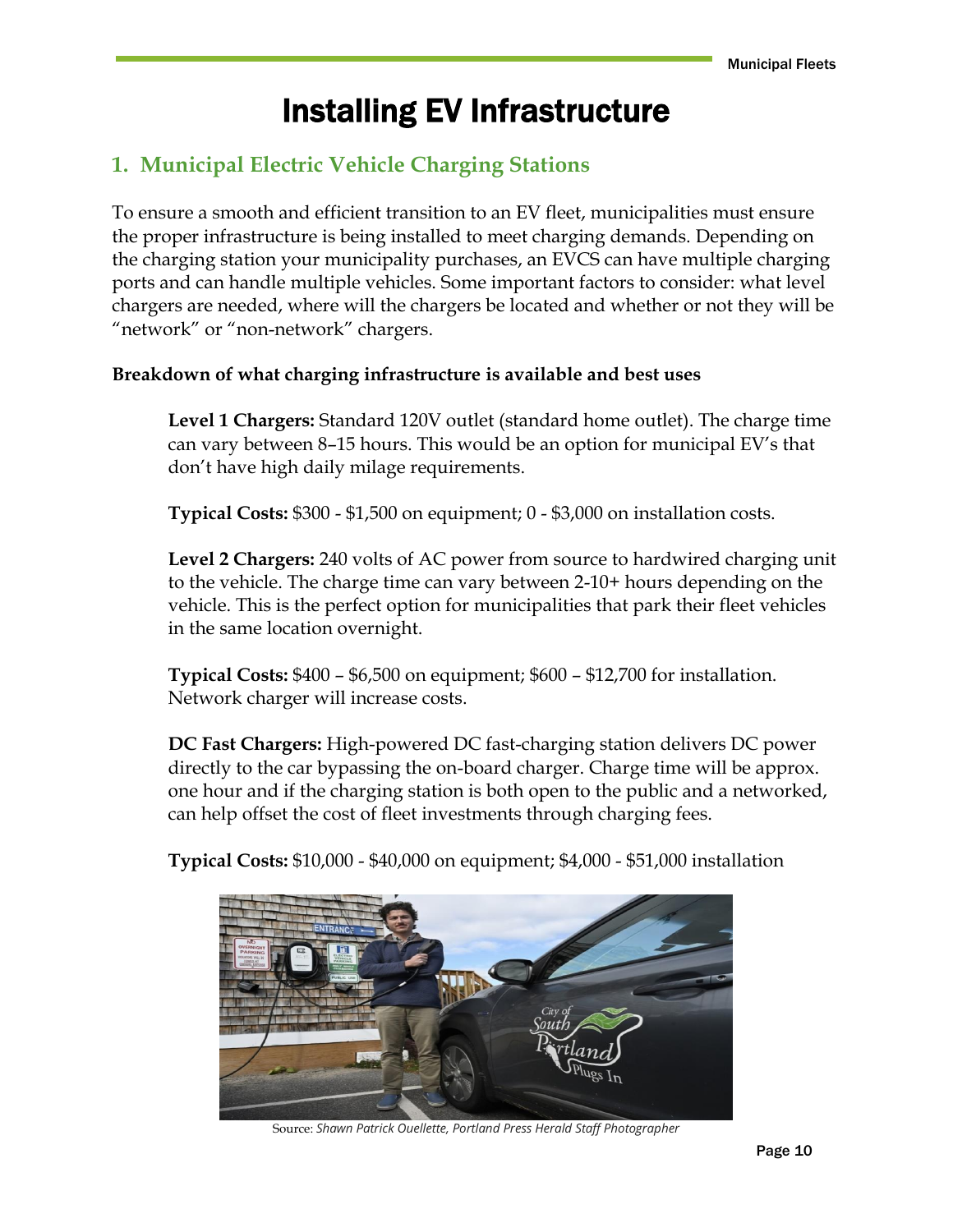**Network vs. non-network chargers:** 

#### **Network EV Charging Station:**

With network chargers, fleet managers have the ability to see additional levels of data and control capabilities vs. a non-network station. Fleet managers can access updates remotely, utilize built-in reporting and analytics on charging usage and energy costs. Network chargers tend to be significantly more expensive for access to these features. If municipal lots are open to people who aren't fleet drivers, network chargers allow you an additional layer of control and potential opportunity to collect revenue from public usage.

Something to consider when choosing a network charger is whether or not you're locked into a contract or can switch servicers at any time, and whether or not you'll be stuck with specific hardware options with certain providers.

#### **Non-network EV Charging Station:**

Non-network stations are a much cheaper option with the tradeoff of having less access to extra features, robust data collection and control options. These standalone stations are not connected to a EVCS network and cannot be accessed remotely.

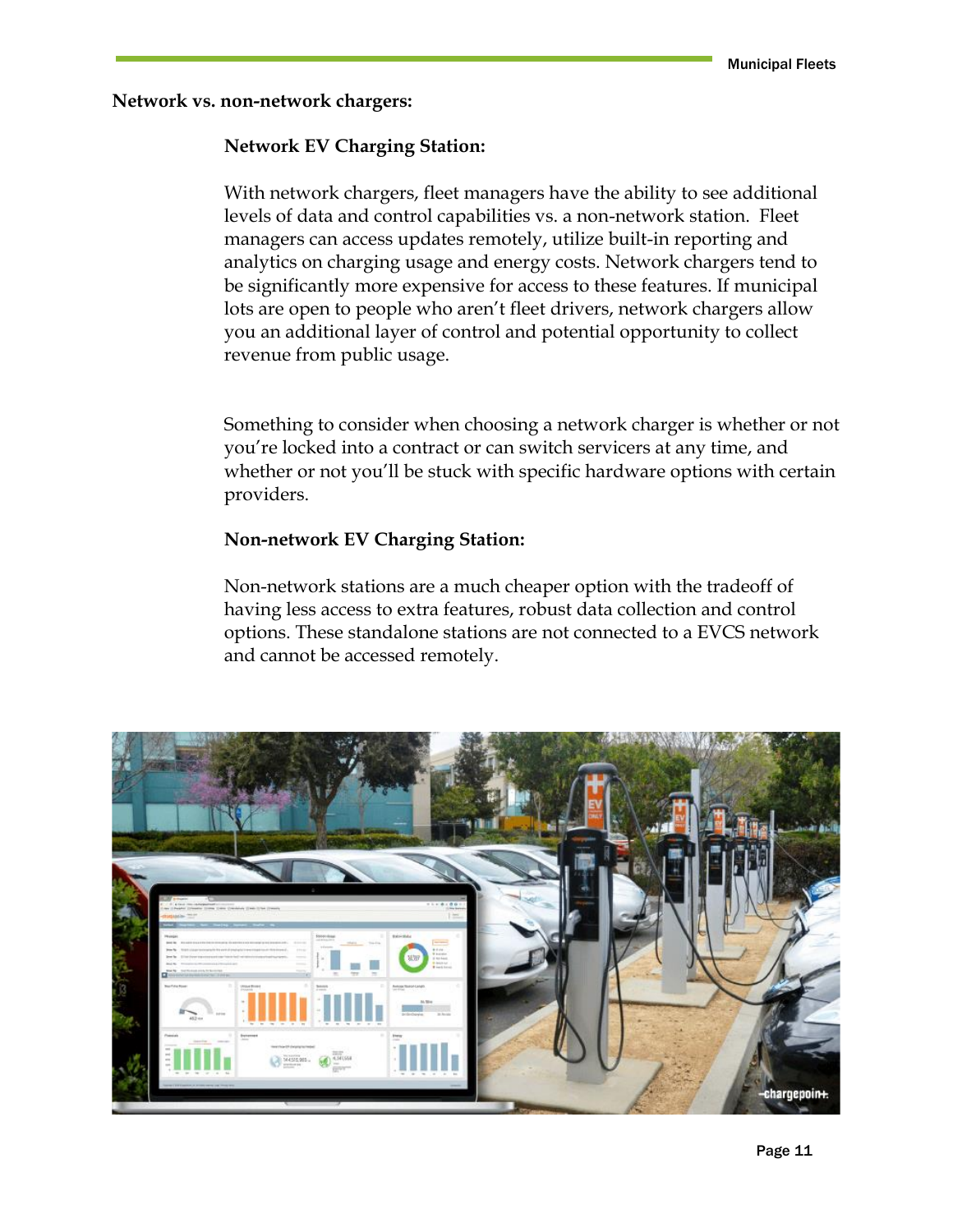# Financing and Budgeting

<span id="page-11-0"></span>When exploring fleet electrification, there are a variety of funding sources available to help offset the overall cost of both the vehicle charging infrastructure in the form of rebates. These will typically be offered directly through the car manufacturer or Efficiency Maine.

Explore implementation of opportunities and strategies early in the process. Try to secure a commitment from stakeholders to allocate funding to electrifying the municipal fleet. Getting stakeholder commitments may help avoid possible organizational budgeting barriers.

Here are a few funding opportunities for municipalities to take advantage of:

# <span id="page-11-1"></span>**1. Cooperative & Bulk Purchasing Strategies**

[Cooperative purchasing](https://driveevfleets.org/cooperative-purchasing/) may be a good option if your municipality has strong partners within the state. It's a strategy used to negotiate the procurement of EVs at a lower cost for the purchasing parties.

"Cooperative purchasing is a method of procurement conducted by, or on behalf of, one or more governmental units for use by other governmental units."

[City of Portland, ME](https://www.smartcitiesdive.com/news/portland-maine-electrify-everything-bulk-purchasing-clean-energy-equipment/607042/) is planning to utilize a bulk purchasing program to offer lowercost building and vehicle clean energy equipment as part of the "Electrify Everything" campaign.

# <span id="page-11-2"></span>**2. State Funding Incentives**

### **Electric Vehicles:**

When purchasing a new EV there are often a variety of funding sources available to help off-set the overall cost of the vehicle in the form of rebates. These will typically be offered directly through [Efficiency Maine Trust.](https://www.efficiencymaine.com/electric-vehicle-rebates/)

Efficiency Maine Trust, Maine Governmental Entities EV Rebates:

| <b>Type of Vehicle</b>                     | Rebate Amount  |
|--------------------------------------------|----------------|
| NEW Battery Electric Vehicles (BEV)        | \$7,500        |
| NEW Plug-in Hybrid Electric Vehicle (PHEV) | \$2,000        |
| Level 2 Charger                            | \$350 per plug |